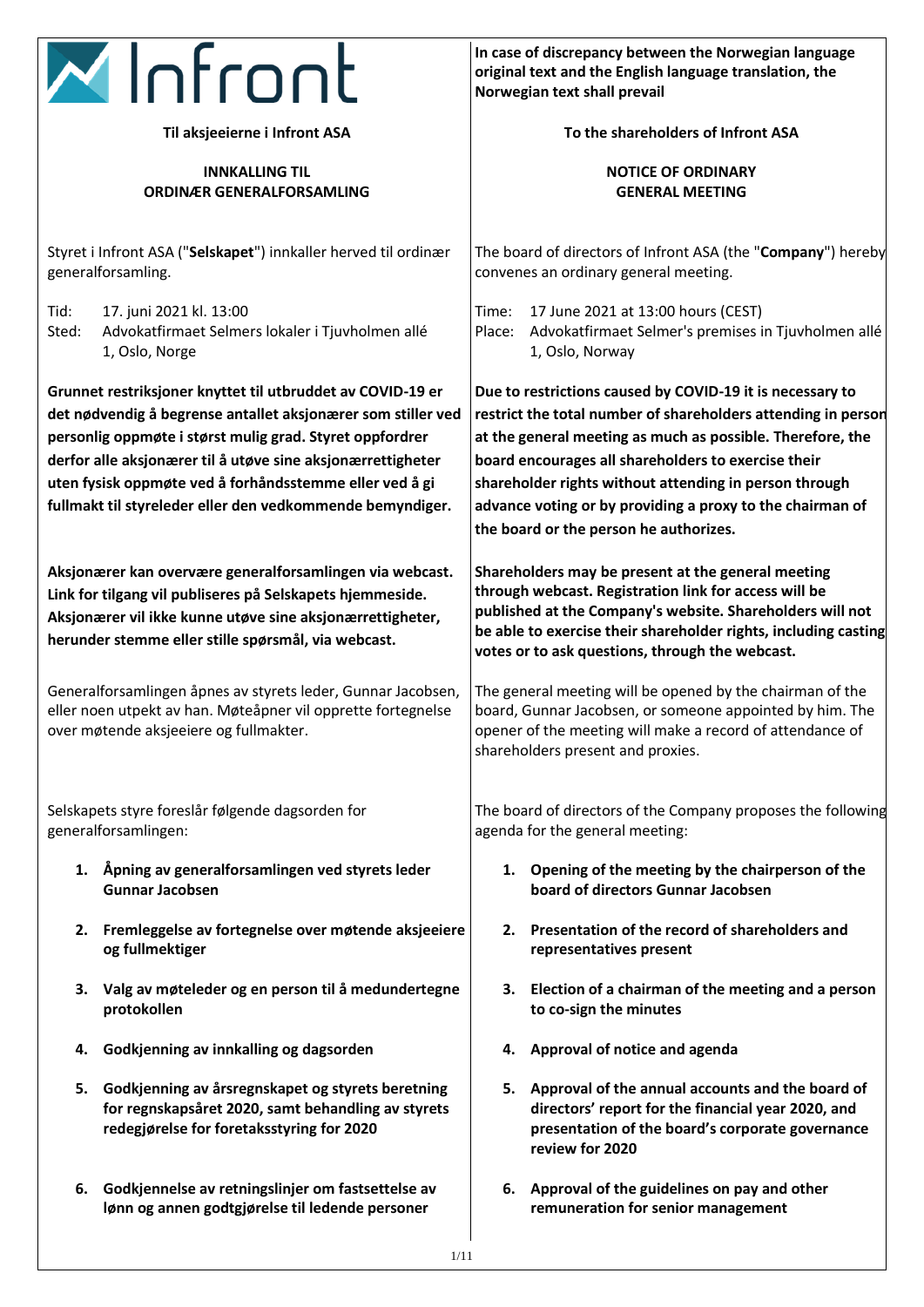- **7. Fastsettelse av godtgjørelse til styret og valgkomiteen**
- **8. Fastsettelse av godtgjørelse til revisor**
- **9. Valg av styremedlemmer**
- **10. Valg av medlemmer til valgkomiteen**
- **11. Styrefullmakt til kapitalforhøyelse - strategisk**
- **12. Styrefullmakt til erverv av Selskapets egne aksjer – strategisk**
- **13. Styrefullmakt til kapitalforhøyelse incentivordninger**
- **14. Styrefullmakt til erverv av Selskapets egne aksjer – incentivordninger**

\* \* \*

Det er 43 425 390 aksjer i Selskapet, og hver aksje representerer én stemme. Selskapet har per datoen for denne innkallingen ingen egne aksjer. Det kan ikke utøves stemmerett for slike aksjer.

### **Deltakelse på generalforsamlingen, enten personlig eller ved fullmakt, må registreres innen 14. juni 2021 kl. 16:00.**

Påmelding kan registreres ved å fylle ut og sende inn vedlagte påmeldings- eller fullmaktsskjema til DNB Bank ASA, Verdipapirservice, Postboks 1600 Sentrum, 0021 Oslo, e-post: genf@dnb.no, elektronisk via selskapets hjemmeside www.infrontfinance.com eller via VPS Investortjenester for aksjeeiere som har tilgang til dette. Se vedlagte skjemaer for nærmere instruks.

Aksjeeiere som ikke har anledning til å møte selv på generalforsamlingen kan gi fullmakt til styrets leder (eller den han utpeker) eller annen person til å stemme for sine aksjer. Fullmakt kan sendes inn elektronisk via VPS investortjenester eller ved å fylle ut og sende inn fullmaktsskjema vedlagt som vedlegg 1 i henhold til instruksene angitt i skjemaet. Fullmakten må være skriftlig, datert og underskrevet og fremlagt senest på generalforsamlingen. Fullmakter må være mottatt av DNB innen 14. juni 2021 kl. 16:00, med mindre aksjeeier har registrert påmelding innen denne fristen. Se vedlagte fullmaktsskjema for ytterligere informasjon om fullmakter.

Aksjeeiere kan avgi stemme for hver enkelt sak på dagsorden på forhånd. Slike forhåndsstemmer kun foretas elektronisk via selskapets hjemmeside www.infrontfinance.com eller via VPS Investortjenester for aksjeeiere som har tilgang til dette. Se

- **7. Determination of remuneration to the board of directors and the nomination committee**
- **8. Determination of remuneration to the auditor**
- **9. Election of board members**
- **10. Election of members to the nomination committee**
- **11. Board authorisation to increase share capital strategic**
- **12. Board authorisation for the acquisition of the Company's own shares – strategic**
- **13. Board authorisation to increase share capital – incentive schemes**
- **14. Board authorisation for the acquisition of the Company's own shares – incentive schemes**

There are 43,425,390 shares in the Company, and each share represents one vote. As of the date of this notice, the Company does not hold any of its own shares in treasury. No votes may be exercised for such shares.

\* \* \*

# **Attendance at the general meeting, either in person or by proxy, must be registered within 14 June 2021 at 16:00 CEST**.

Attendance can be registered by completing and submitting the attached registration or proxy form to DNB Bank ASA, Registrars Department, P.O.Box 1600 Centrum, 0021 Oslo, Norway, e-mail: genf@dnb.no, online through the Company's web-site www.infrontfinance.com or through the Norwegian Securities Depository's (VPS) Investor Services for shareholders having access to this. Please refer to the attached forms for further instructions.

Shareholders who are unable to attend the general meeting may authorize the chairperson (or whomever he designates) or another person to vote for its shares. Proxies may be submitted electronically through VPS investor services or by completing and submitting the registration or proxy form attached as Appendix 1 in accordance with the instructions set out in the form. The proxy must be in writing, dated and signed presented no later than at the general meeting. Proxy forms should be received by DNB no later than 14 June 2021 at 16:00, unless the shareholder has registered attendance within this deadline. See the enclosed proxy form for further information on proxies.

Shareholders may cast votes for each matter on the agenda in advance. Such advance votes may only be executed electronically through the Company's web-site www.infrontfinance.com or through the Norwegian Securities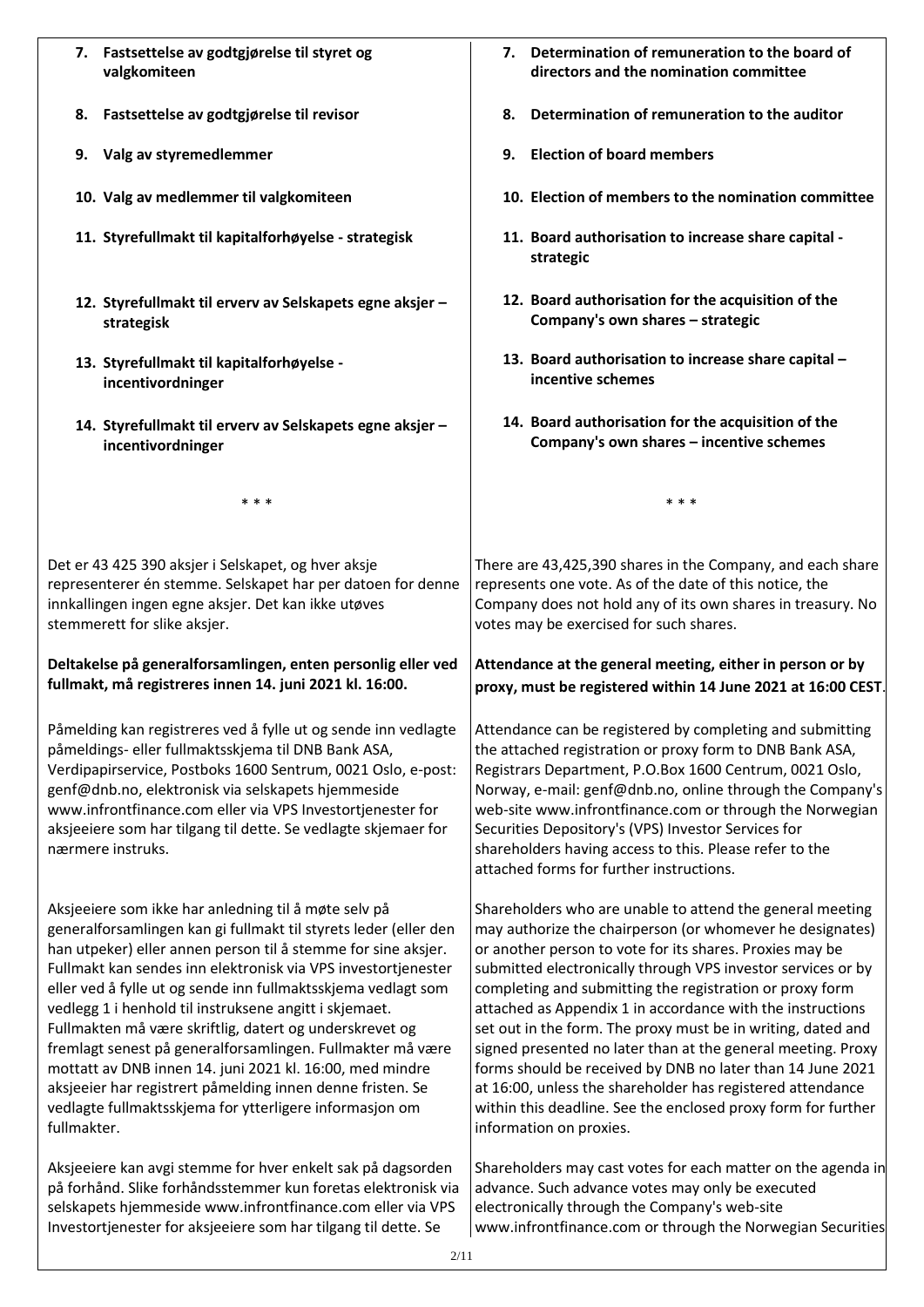vedlagte skjemaer for nærmere instruks. **Frist for å avgi forhåndsstemmes er 14. juni 2021 kl. 16:00**. Fram til denne fristen kan stemmer som allerede er avgitt endres eller trekkes tilbake. Stemmer som er avgitt før generalforsamlingen er avholdt vil bli ansett som trukket tilbake dersom aksjeeieren deltar personlig på generalforsamlingen eller ved fullmakt.

Selskapets vedtekter fastsetter at ved erverv av aksjer kan retten til å delta og stemme på generalforsamlingen kun utøves hvis ervervet er innført i aksjeeierboken fem virkedager før generalforsamlingen. **Erverv må være registrert i VPS 10. juni 2021.**

Etter Selskapets syn har verken den reelle aksjeeieren eller forvalteren rett til å stemme for aksjer som er registrert på forvalterkonto i Verdipapirsentralen (**VPS**), jf. allmennaksjeloven § 4-10. Aksjeeiere som holder sine aksjer på en forvalterkonto i VPS og som ønsker å avgi stemmer for slike aksjer må etter selskapets vurdering overføre aksjene til en VPS-konto i eget navn før generalforsamlingen for å være sikret å kunne avgi stemmer for slike aksjer. Hvis aksjeeieren godtgjør at det er tatt nødvendige skritt for slik overføring, og aksjeeieren har reell aksjeeierinteresse i Selskapet, kan aksjeeieren etter Selskapets oppfatning stemme for aksjene, selv om aksjene ennå ikke er registrert på en separat VPSkonto.

Beslutninger om stemmerett for aksjeeiere og fullmektiger treffes av møteåpner, hvis beslutning kan omgjøres av generalforsamlingen med alminnelig flertall.

Aksjeeiere kan ikke kreve at nye saker settes på dagsordenen, da fristen for å kreve dette er utløpt, jf. allmennaksjeloven § 5- 11 andre setning. Aksjeeiere har rett til å fremsette forslag til vedtak i de saker som er på dagsordenen.

En aksjeeier kan kreve at styremedlemmer og daglig leder til stede på generalforsamlingen gir tilgjengelige opplysninger om forhold som kan innvirke på bedømmelsen av saker som er forelagt aksjeeierne til avgjørelse. Det samme gjelder opplysninger om Selskapets økonomiske stilling og andre saker som generalforsamlingen skal behandle, med mindre de opplysninger som kreves, ikke kan gis uten uforholdsmessig skade for Selskapet. Aksjeeiere har rett til å ta med rådgiver, og kan gi talerett til én rådgiver.

Informasjon om generalforsamlingen og dokumenter som skal behandles av generalforsamlingen eller inntas i innkallingen er gjort tilgjengelig på Selskapets nettside, herunder vedlegg til innkallingen og Selskapets vedtekter. Dokumenter som gjelder |appendices to this notice and the Company's articles of

Depository's (VPS) Investor Services for shareholders having access to this. Please refer to the attached forms for further instructions. **The deadline for casting advance votes is 14 June 2021 at 16:00 CEST.** Until the deadline, votes already cast may be changed or withdrawn. Votes already cast prior to the general meeting will be considered withdrawn if the shareholder attends the general meeting in person or by proxy.

The Company's articles of association states that upon acquisition of shares, the right to participate and vote at the general meeting may only be exercised if the acquisition is recorded in the shareholder registry the fifth business day prior to the general meeting. **Acquisitions must be registered in the VPS on 10 June 2021.** 

The Company is of the opinion that neither the beneficiary shareholder nor the nominee is entitled to vote for shares registered on a nominee account in the Norwegian Securities Depository (**VPS**), cf. the Norwegian Public Limited Act section 4-10. Shareholders, who hold their shares on a nominee account in the VPS, and who wish to vote for such shares must, based on the Company's assessment, transfer the shares to a securities account in the VPS held in their own name prior to the general meeting in order to be assured that it may vote for such shares at the general meeting. If the shareholder proves that the necessary steps for such transfer have been taken, and the shareholder has a real shareholder interest in the Company, the shareholder may in the Company's opinion vote for such shares even if the shares have not yet been registered on a separate VPS-account.

Decisions on voting rights for shareholders and representatives are made by the person opening the meeting, whose decision may be reversed by the general meeting by majority vote.

Shareholders cannot require that new matters are put on the agenda as the deadline for this has lapsed cf. the Act section 5-11 second sentence. Shareholders have the right to propose resolutions under the matters to be addressed by the general meeting.

A shareholder may require board members and the chief executive officer present at the general meeting to provide available information at the general meeting on factors that may affect the consideration of matters submitted to shareholders for decision. The same applies to information regarding the Company's financial condition and other matters to be addressed at the general meeting, unless the information required cannot be disclosed without causing disproportionate harm to the Company. Shareholders are entitled to bring advisors, and may grant the right of speech to one advisor.

Information about the general meeting and documents to be considered by the general meeting or incorporated in the notice is posted on the Company's website, including the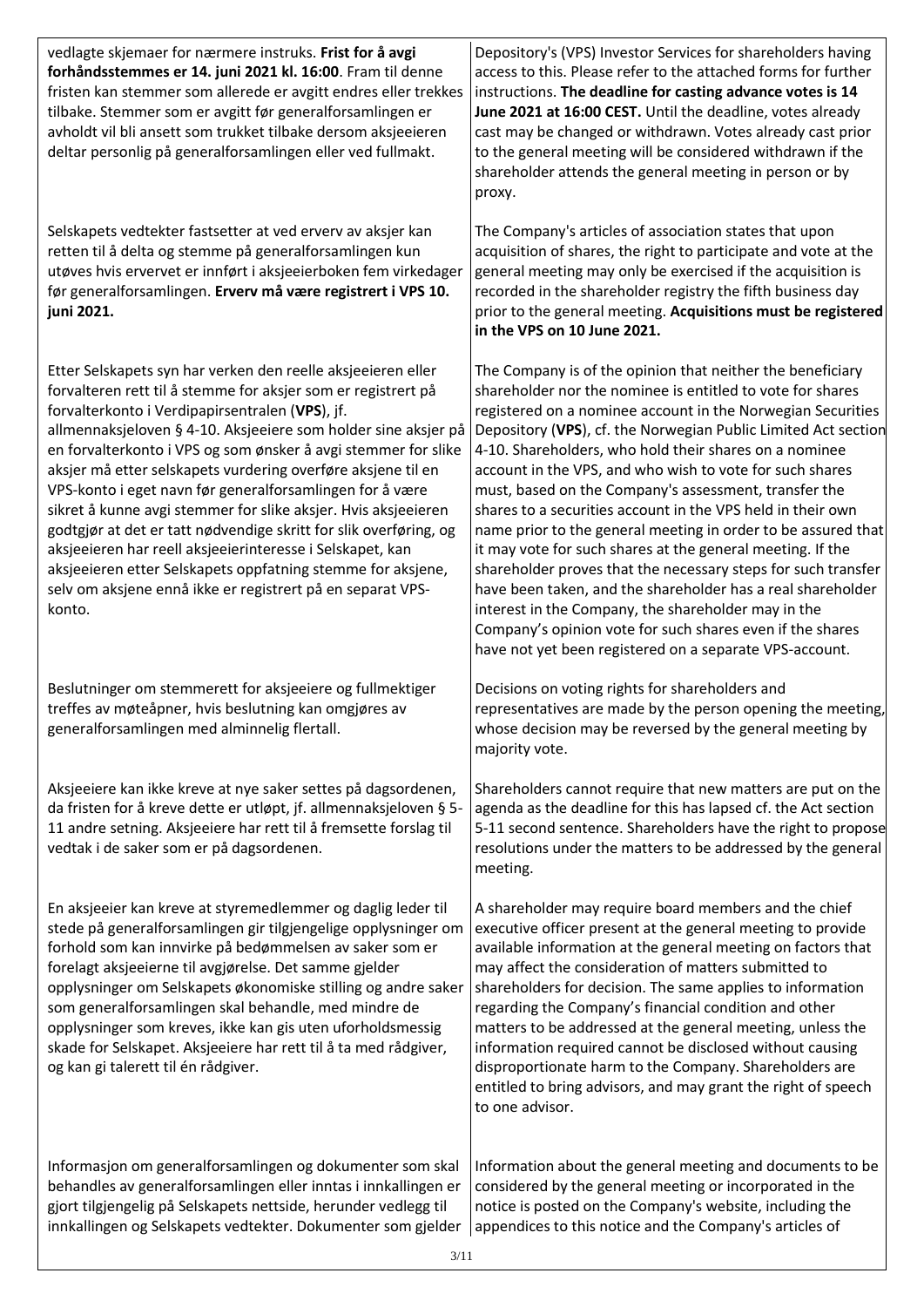| saker som skal behandles av generalforsamlingen kan sendes<br>vederlagsfritt til aksjeeiere på forespørsel til Selskapets kontor. | association. Documents relating to matters to be considered<br>by the general meeting may be sent free of charge to<br>shareholders upon request. |
|-----------------------------------------------------------------------------------------------------------------------------------|---------------------------------------------------------------------------------------------------------------------------------------------------|
| Adresse til Selskapets nettside er: www.infrontfinance.com                                                                        | The address to the Company's website is:<br>www.infrontfinance.com                                                                                |
| Oslo, 27. mai 2021                                                                                                                | Oslo, 27 May 2021                                                                                                                                 |
| Med vennlig hilsen,<br>for styret i Infront ASA                                                                                   | Yours sincerely,<br>for the board of directors of Infront ASA                                                                                     |
| Gunnar Jacobsen<br>styrets leder<br>(sign.)                                                                                       | Gunnar Jacobsen<br>chairman of the board<br>(sign.)                                                                                               |

 $\overline{\phantom{a}}$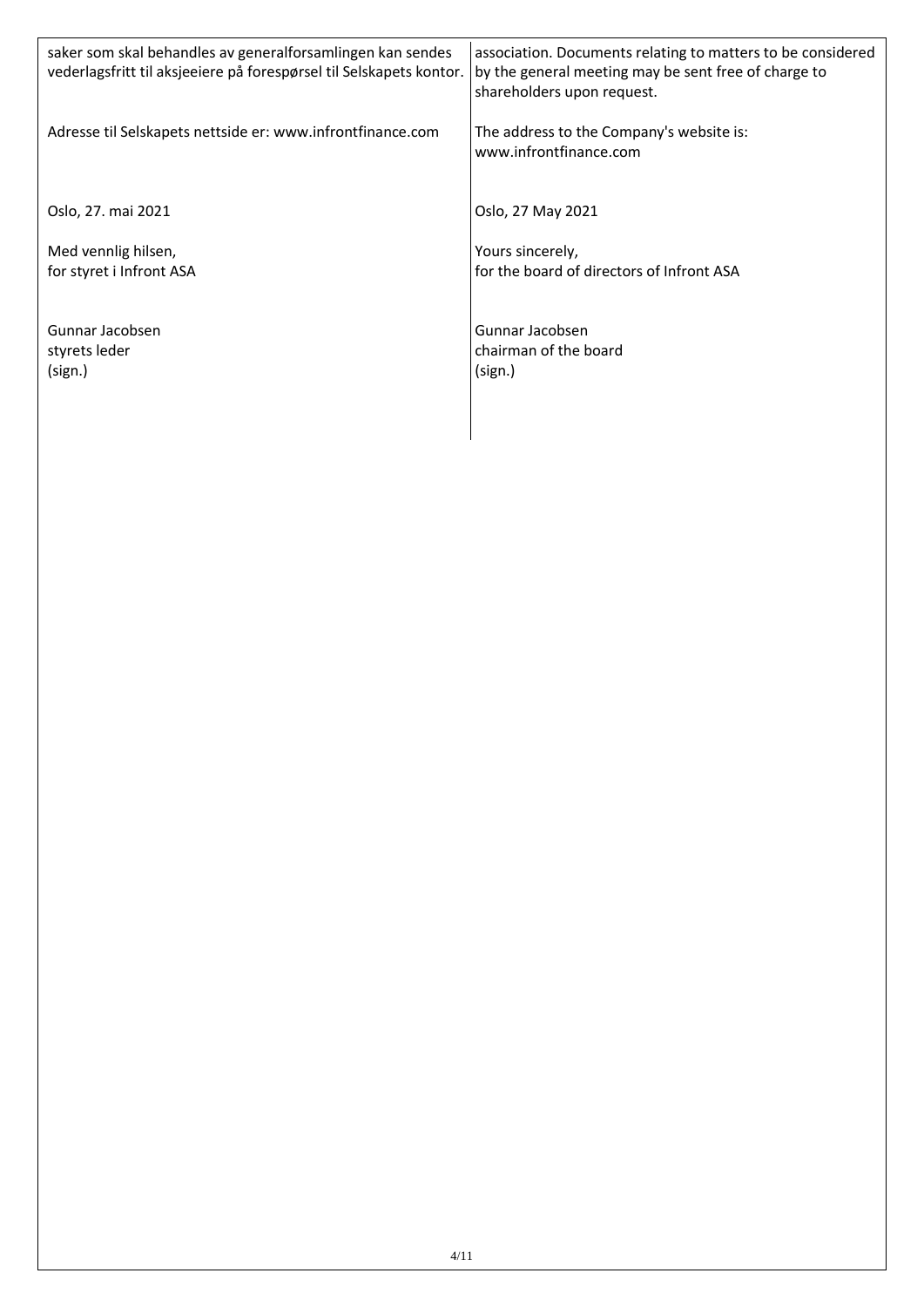| <b>Styrets forslag</b>                                                                                                                                                                                                                       |                                                                                                                                                                   | The proposals of the board of directors                                                                                                                                                                                                                                               |                                                                                                                                                                                  |  |
|----------------------------------------------------------------------------------------------------------------------------------------------------------------------------------------------------------------------------------------------|-------------------------------------------------------------------------------------------------------------------------------------------------------------------|---------------------------------------------------------------------------------------------------------------------------------------------------------------------------------------------------------------------------------------------------------------------------------------|----------------------------------------------------------------------------------------------------------------------------------------------------------------------------------|--|
| Til sak 3                                                                                                                                                                                                                                    | Valg av møteleder og en person til å<br>medundertegne protokollen                                                                                                 | To item 3<br>Election of chairperson of the meeting and<br>a person to co-sign the minutes                                                                                                                                                                                            |                                                                                                                                                                                  |  |
| Styret foreslår at Gunnar Jacobsen velges til å lede<br>generalforsamlingen, og at en av de fremmøtte aksjonærene<br>velges til å medundertegne protokollen.                                                                                 |                                                                                                                                                                   | The board of directors proposes that Gunnar Jacobsen is<br>elected as chairperson of the meeting, and that one of the<br>present shareholders is elected to co-sign the minutes.                                                                                                      |                                                                                                                                                                                  |  |
| Til sak 4                                                                                                                                                                                                                                    | Godkjennelse av innkalling og dagsorden                                                                                                                           | To item 4                                                                                                                                                                                                                                                                             | Approval of notice and agenda                                                                                                                                                    |  |
| Styret foreslår at generalforsamlingen godkjenner innkalling<br>og dagsorden.                                                                                                                                                                |                                                                                                                                                                   | The board of directors proposes that the notice and the<br>agenda are approved.                                                                                                                                                                                                       |                                                                                                                                                                                  |  |
| Til sak 5                                                                                                                                                                                                                                    | Godkjenning av årsregnskapet og styrets To item 5<br>beretning for regnskapsåret 2020, samt<br>behandling av styrets redegjørelse for<br>foretaksstyring for 2020 |                                                                                                                                                                                                                                                                                       | Approval of the annual accounts and the<br>board of directors' report for the<br>financial year 2020, and presentation of<br>the board's corporate governance review<br>for 2020 |  |
| Styrets forslag til årsregnskap og årsberetning for<br>regnskapsåret 2020, Selskapets redegjørelse for<br>foretaksstyring for 2020, samt revisors beretning, er<br>tilgjengelig i årsrapporten, som kan finnes på Selskapets<br>hjemmesider. |                                                                                                                                                                   | The board of directors' proposal for annual accounts and<br>annual report for the financial year 2020, the Company's<br>corporate governance review for 2020 and the auditor's<br>report, are included in the annual report available at the<br>Company's website.                    |                                                                                                                                                                                  |  |
| Styret foreslår at generalforsamlingen treffer følgende<br>vedtak:                                                                                                                                                                           |                                                                                                                                                                   | The board of directors proposes that the general meeting<br>makes the following resolution:                                                                                                                                                                                           |                                                                                                                                                                                  |  |
| "Årsregnskapet og årsberetningen for regnskapsåret<br>2020 godkjennes, herunder styrets redegjørelse for<br>foretaksstyring. Revisors beretning tas til<br>etterretning."                                                                    |                                                                                                                                                                   | "The board of director's proposal for annual<br>accounts and annual report for the financial year<br>2020, including the board of directors' report on<br>corporate governance, are approved. The auditor's<br>report is taken into consideration."                                   |                                                                                                                                                                                  |  |
| Til sak 6                                                                                                                                                                                                                                    | Godkjennelse av retningslinjer om<br>fastsettelse av lønn og annen godtgjørelse<br>til ledende personer                                                           | To item 6                                                                                                                                                                                                                                                                             | Approval of the guidelines on pay and<br>other remuneration for senior<br>management                                                                                             |  |
| Styret i Infront ASA utarbeider forslag til retningslinjer for<br>godtgjørelse til ledende ansatte i Selskapet i henhold til<br>allmennaksjelovens §6-16 a. Retningslinjene vil gjøres<br>tilgjengelig på www.infrontfinance.com.            |                                                                                                                                                                   | The board of directors of Infront ASA prepare proposed<br>guidelines for remuneration of senior executives of the<br>Company according to the Norwegian Public Limited Liability<br>Companies Act section 6-16 a. The guidelines will be made<br>available on www.infrontfinance.com. |                                                                                                                                                                                  |  |
| Styret foreslår at generalforsamlingen treffer følgende<br>vedtak:                                                                                                                                                                           |                                                                                                                                                                   |                                                                                                                                                                                                                                                                                       | The board of directors proposes that the general meeting<br>adopts the following resolution.                                                                                     |  |
| godkjennes."                                                                                                                                                                                                                                 | "Styrets forslag til retningslinjer for fastsettelse av<br>lønn og annen godtgjørelse til ledende personer                                                        |                                                                                                                                                                                                                                                                                       | "The board of directors proposal for guidelines for<br>determining pay and other remuneration for senior<br>executives is approved."                                             |  |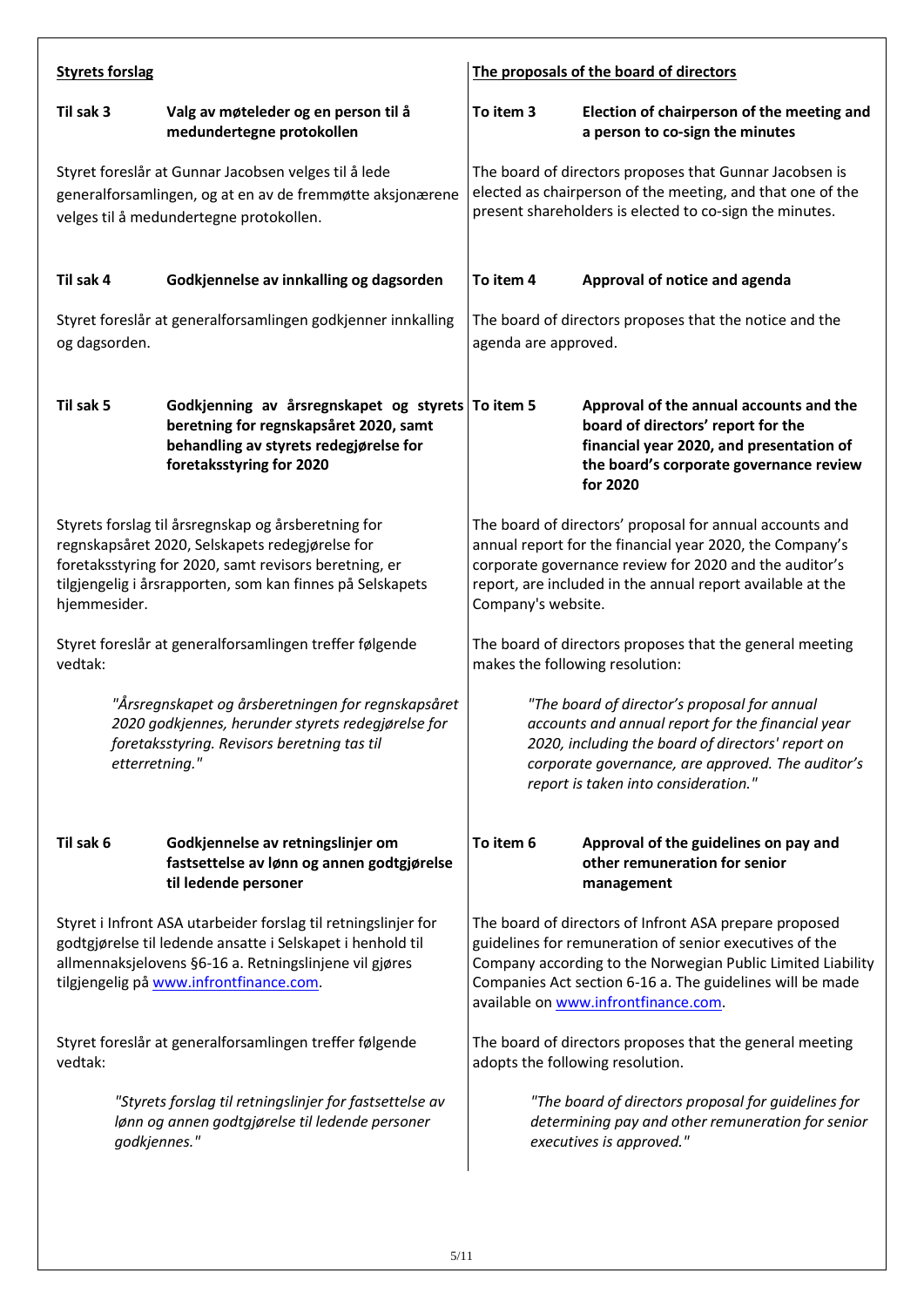| Til sak 7                                                                                                                                     | Fastsettelse av godtgjørelse til styret og<br>valgkomiteen                                                                                                                                                                                                                                                                                         | To item 7                                                                                                                                                                                                                                                                                                                                                         | Determination of remuneration to the<br>board of directors and the nomination<br>committee                                                            |  |  |
|-----------------------------------------------------------------------------------------------------------------------------------------------|----------------------------------------------------------------------------------------------------------------------------------------------------------------------------------------------------------------------------------------------------------------------------------------------------------------------------------------------------|-------------------------------------------------------------------------------------------------------------------------------------------------------------------------------------------------------------------------------------------------------------------------------------------------------------------------------------------------------------------|-------------------------------------------------------------------------------------------------------------------------------------------------------|--|--|
|                                                                                                                                               | Valgkomiteen vil utarbeide en innstilling med forslag til<br>godtgjørelse til styret og valgkomiteen. Innstillingen vil gjøres<br>tilgjengelig på www.infrontfinance.com.                                                                                                                                                                          | The nomination committee will prepare a recommendation<br>with proposals for remuneration for the board of directors<br>and the nomination committee. The recommendation will<br>be made available on www.infrontfinance.com.                                                                                                                                     |                                                                                                                                                       |  |  |
|                                                                                                                                               | Styret foreslår at generalforsamlingen treffer vedtak om<br>godtgjørelse til styret i henhold til valgkomiteens innstilling.                                                                                                                                                                                                                       | The board of directors proposes that the general meeting<br>makes a resolution on remuneration for the board of<br>directors in accordance with the nomination committee's<br>recommendation.                                                                                                                                                                     |                                                                                                                                                       |  |  |
| Til sak 8                                                                                                                                     | Fastsettelse av godtgjørelse til revisor                                                                                                                                                                                                                                                                                                           | To item 8                                                                                                                                                                                                                                                                                                                                                         | Determination of remuneration to the<br>auditor                                                                                                       |  |  |
|                                                                                                                                               | Påløpte honorarer til revisor for 2020 utgjør totalt<br>EUR 400 000, hvorav EUR 87 000 er relatert til ordinær<br>lovpålagt revisjon, EUR 221 000 er relatert til øvrige<br>revisjonstjenester og EUR 91,000 er relatert til andre<br>tilknyttede tjenester. Generalforsamlingen skal treffe vedtak<br>om honorar relatert til lovpålagt revisjon. | Accrued fees to the auditor for 2020 amount to EUR 400,000<br>for the Company, whereof EUR 87,000 is related to the<br>statutory audit, EUR 221,000 is related to other audit<br>services and EUR 91,000 is related to other audit related<br>services. The general meeting shall make a resolution<br>regarding the remuneration related to the statutory audit. |                                                                                                                                                       |  |  |
| vedtak:                                                                                                                                       | Styret foreslår at generalforsamlingen treffer følgende                                                                                                                                                                                                                                                                                            | The board of directors proposes that the general meeting<br>makes the following resolution:                                                                                                                                                                                                                                                                       |                                                                                                                                                       |  |  |
|                                                                                                                                               | "Godtgjørelse til revisor for 2020 på EUR 87 000 for<br>lovpålagt revisjon godkjennes."                                                                                                                                                                                                                                                            | "Remuneration to the auditor for 2020 of<br>EUR 87,000 for statutory audit is approved."                                                                                                                                                                                                                                                                          |                                                                                                                                                       |  |  |
| Til sak 9                                                                                                                                     | Valg av styremedlemmer                                                                                                                                                                                                                                                                                                                             | To item 9                                                                                                                                                                                                                                                                                                                                                         | <b>Election of board members</b>                                                                                                                      |  |  |
| www.infrontfinance.com.                                                                                                                       | Valgkomiteen vil utarbeide en innstilling til valg av<br>styremedlemmer som vil gjøres tilgjengelig på                                                                                                                                                                                                                                             |                                                                                                                                                                                                                                                                                                                                                                   | The nomination committee will prepare a recommendation<br>for the election of board members that will be made<br>available on www.infrontfinance.com. |  |  |
|                                                                                                                                               | Styret foreslår at generalforsamlingen treffer vedtak om nytt<br>styre i henhold til valgkomiteens innstilling.                                                                                                                                                                                                                                    | The board of directors proposes that the general meeting<br>makes a resolution on the election of a new board of<br>directors in accordance with the nomination committee's<br>proposal.                                                                                                                                                                          |                                                                                                                                                       |  |  |
| Til sak 10                                                                                                                                    | Valg av medlemmer til valgkomiteen                                                                                                                                                                                                                                                                                                                 | To item 10                                                                                                                                                                                                                                                                                                                                                        | Election of members to the nomination<br>committee                                                                                                    |  |  |
| Valgkomiteen vil utarbeide en innstilling til valg av<br>medlemmer til valgkomiteen som vil gjøres tilgjengelig på<br>www.infrontfinance.com. |                                                                                                                                                                                                                                                                                                                                                    | The nomination committee will prepare a recommendation<br>for the election of members to the nomination committee<br>that will be made available on www.infrontfinance.com.                                                                                                                                                                                       |                                                                                                                                                       |  |  |
| Styret foreslår at generalforsamlingen treffer vedtak om nytt<br>styre i henhold til valgkomiteens innstilling.                               |                                                                                                                                                                                                                                                                                                                                                    | The board of directors proposes that the general meeting<br>makes a resolution on the election of a new board of<br>directors in accordance with the nomination committee's<br>proposal.                                                                                                                                                                          |                                                                                                                                                       |  |  |
| Til sak 11                                                                                                                                    | Styrefullmakt til kapitalforhøyelse -<br>strategisk                                                                                                                                                                                                                                                                                                | To item 11                                                                                                                                                                                                                                                                                                                                                        | Board authorisation to increase the share<br>capital - strategic                                                                                      |  |  |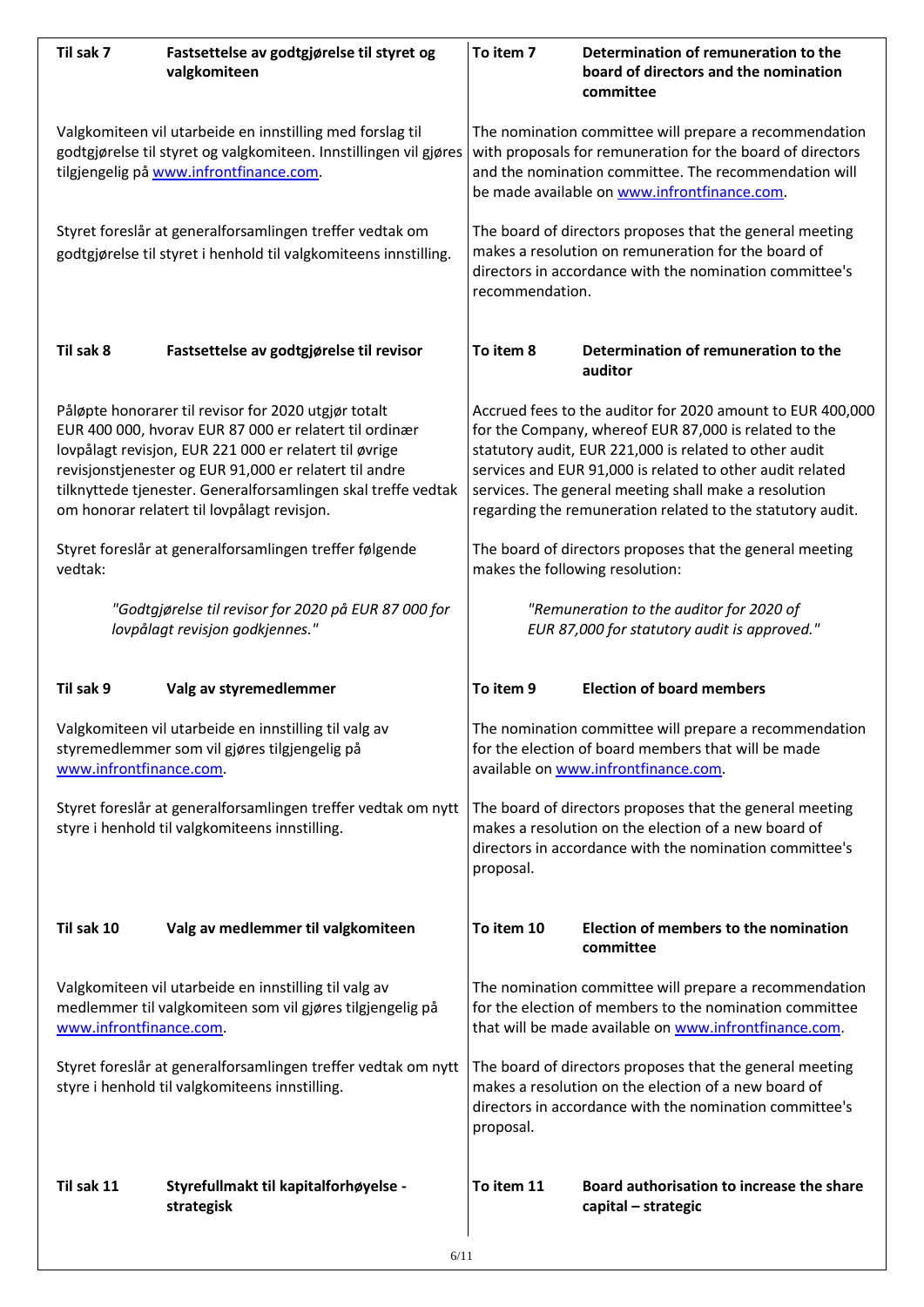|                                                                                                                               | Styrets eksisterende fullmakt fra generalforsamlingen til<br>gjennomføring av aksjekapitalforhøyelse i Selskapet utløper<br>på tidspunktet for den ordinære generalforsamlingen 2021.                                                                                                                                                                                                   | The board's current authorisation from the general meeting<br>to implement share capital increase in the Company expire<br>at the time of the annual general meeting 2021.                                                                                                                                                                                                                                                                                                |                                                                                                                                                                                                                                         |  |  |
|-------------------------------------------------------------------------------------------------------------------------------|-----------------------------------------------------------------------------------------------------------------------------------------------------------------------------------------------------------------------------------------------------------------------------------------------------------------------------------------------------------------------------------------|---------------------------------------------------------------------------------------------------------------------------------------------------------------------------------------------------------------------------------------------------------------------------------------------------------------------------------------------------------------------------------------------------------------------------------------------------------------------------|-----------------------------------------------------------------------------------------------------------------------------------------------------------------------------------------------------------------------------------------|--|--|
|                                                                                                                               | Formålet med fullmakten er å gi styret nødvendig fleksibilitet<br>og mulighet for å handle raskt. Fullmakten er begrenset til å<br>kunne benyttes i forbindelse med investeringer innenfor<br>Selskapets virksomhet og ved å tilby aksjetegning til<br>potensielle strategiske investorer.                                                                                              | The purpose of the authorisation is to give the board of<br>directors the necessary flexibility and possibility to act<br>promptly. The authorisation is limited to be used in<br>connection with investments within the Company's<br>objectives and to offer subscription of new shares to<br>potential strategic investors and business partners.                                                                                                                       |                                                                                                                                                                                                                                         |  |  |
|                                                                                                                               | Som følge av implementering av EU-regler i Norge, har<br>terskelen for å utløse plikt til å utarbeide opptaksprospekt<br>ved emisjoner i børsnoterte selskaper i Norge økt fra 10 % til<br>20 % av aksjekapitalen. For å gi styret handlefrihet til å<br>benytte denne økte fleksibiliteten, foreslås det at styrets<br>fullmakt tilsvarer 20 % av Selskapets aksjekapital.             | As a result of the implementation of EU rules in Norway, the<br>threshold for triggering the obligation to prepare a listing<br>prospectus in connection with share issues in companies<br>listed in Norway has increased from 10% to 20%. In order to<br>provide the board the possibility to utilise this increased<br>flexibility, it is proposed that the size of the board of<br>directors' authorisation shall correspond to 20% of the<br>Company's share capital. |                                                                                                                                                                                                                                         |  |  |
|                                                                                                                               | Da den ordinære generalforsamlingen skal behandle<br>årsregnskapet for 2020, vises det til dette, samt til Selskapets<br>øvrige børsmeldinger offentliggjort gjennom Oslo Børs'<br>nyhetstjeneste www.newsweb.no og på Selskapets<br>hjemmeside, for redegjørelse for hendelser som er av<br>vesentlig betydning for Selskapet og informasjon om<br>Selskapet og Selskapets virksomhet. | As the ordinary general meeting shall deal with the annual<br>accounts for 2020, reference is made to the financial<br>statements, as well as to stock exchange notifications<br>published under the Company's ticker symbol on Oslo Stock<br>Exchange's news service www.newsweb.no and the<br>Company's website for information about matters of<br>material importance to the Company and the Company's<br>business.                                                   |                                                                                                                                                                                                                                         |  |  |
| Styret foreslår at generalforsamlingen treffer følgende<br>vedtak:                                                            |                                                                                                                                                                                                                                                                                                                                                                                         | The board of directors proposes that the general meeting<br>makes the following resolution:                                                                                                                                                                                                                                                                                                                                                                               |                                                                                                                                                                                                                                         |  |  |
| "Selskapets styre tildeles fullmakt til aksjekapitalforhøyelse i<br>henhold til allmennaksjeloven § 10-14 på følgende vilkår: |                                                                                                                                                                                                                                                                                                                                                                                         | "The Company's board of directors is authorised to increase<br>the share capital pursuant to the Norwegian Public Limited<br>Liability Companies Act section 10-14, on the following<br>conditions:                                                                                                                                                                                                                                                                       |                                                                                                                                                                                                                                         |  |  |
| 1                                                                                                                             | Aksjekapitalen skal i en eller flere omganger i alt<br>kunne forhøyes med inntil NOK 868 507,80.                                                                                                                                                                                                                                                                                        | 1                                                                                                                                                                                                                                                                                                                                                                                                                                                                         | The share capital may, in one or more rounds,<br>be increased by a total of up to NOK 868,507.50.                                                                                                                                       |  |  |
| 2                                                                                                                             | Fullmakten skal gjelde til ordinær generalforsamling<br>i 2022, dog senest til 30. juni 2022.                                                                                                                                                                                                                                                                                           | $\overline{2}$                                                                                                                                                                                                                                                                                                                                                                                                                                                            | The authorisation shall be valid until the<br>ordinary general meeting in 2022, but no later<br>than 30 June 2022.                                                                                                                      |  |  |
| 3                                                                                                                             | Fullmakten kan benyttes i forbindelse med<br>investeringer innenfor Selskapets virksomhet og ved<br>å tilby aksjetegning til potensielle strategiske<br>investorer eller samarbeidspart.                                                                                                                                                                                                | 3                                                                                                                                                                                                                                                                                                                                                                                                                                                                         | The authorisation may be used for investments<br>within the Company's objectives and to offer<br>subscription of new shares to potential strategic<br>investors or business partners.                                                   |  |  |
| 4                                                                                                                             | Aksjeeiernes fortrinnsrett etter allmennaksjeloven<br>§ 10-4 skal kunne fravikes.                                                                                                                                                                                                                                                                                                       | 4                                                                                                                                                                                                                                                                                                                                                                                                                                                                         | The shareholders pre-emption for subscription<br>of shares, pursuant to the Norwegian Public<br>Limited Liability Companies Act section 10-4,<br>may be set aside.                                                                      |  |  |
| 5                                                                                                                             | Fullmakten omfatter kapitalforhøyelse ved innskudd<br>i andre eiendeler enn penger og rett til å pådra<br>Selskapet særlig plikter i henhold til<br>allmennaksjeloven § 10-2.                                                                                                                                                                                                           | 5                                                                                                                                                                                                                                                                                                                                                                                                                                                                         | The authorisation includes increase of the share<br>capital against contribution in kind and the right<br>to incur the Company special obligations<br>pursuant to the Norwegian Public Limited<br>Liability Companies Act section 10-2. |  |  |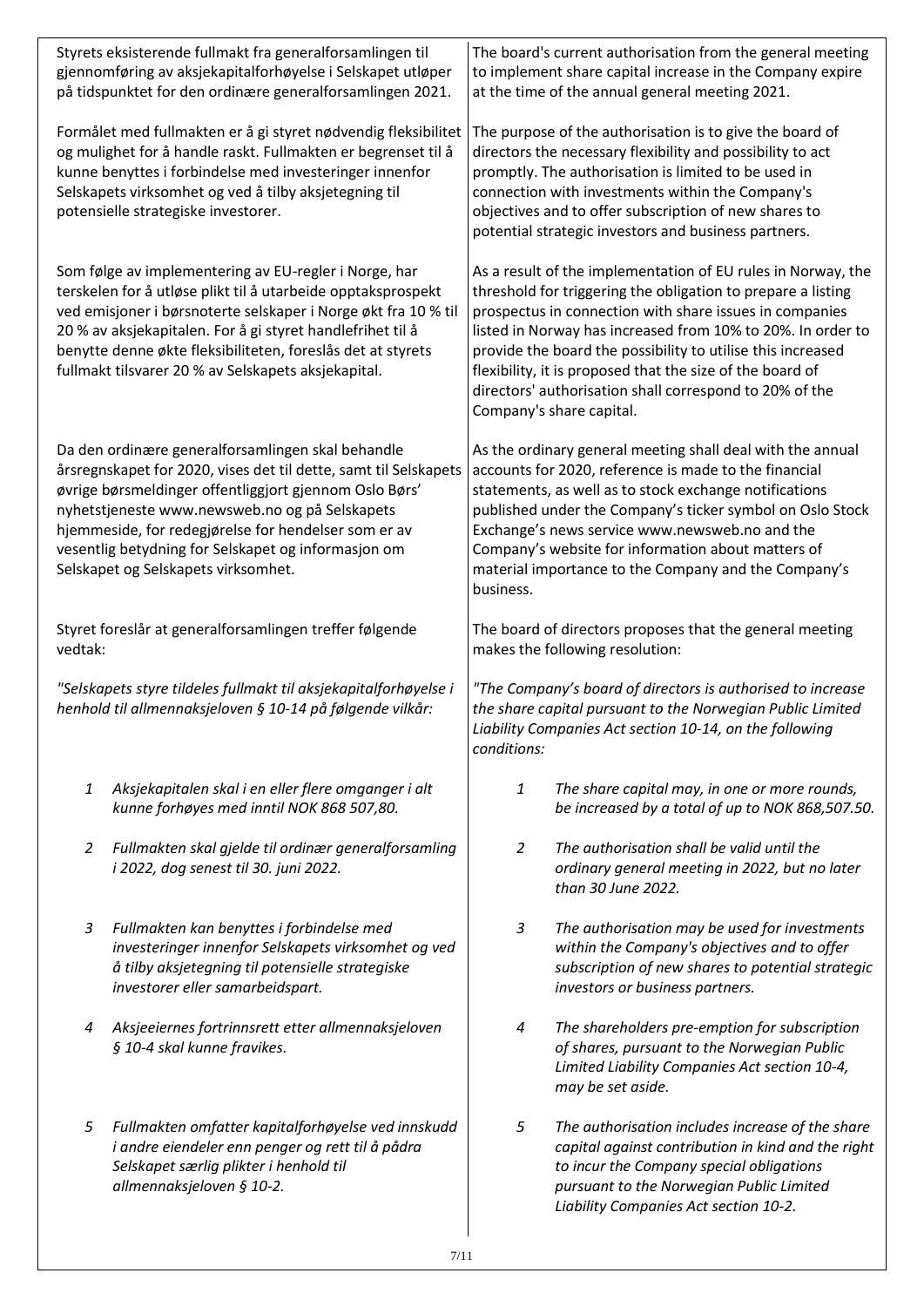| 6 | Fullmakten omfatter ikke beslutning om fusjon etter |
|---|-----------------------------------------------------|
|   | allmennaksjeloven.                                  |

*7 Styret fastsetter de øvrige vilkår og kan foreta de vedtektsendringer som aksjekapitalforhøyelse ved bruk av denne fullmakten gjør påkrevd.*

## **Til sak 12 Styrefullmakt til erverv av Selskapets egne aksjer – strategisk**

Selskapets styre har i dag en fullmakt til erverv av Selskapets egne aksjer som utløper ved den ordinære generalforsamlingen. Styret anser det hensiktsmessig at en slik fullmakt også gis for det kommende år på de vilkår som fremkommer nedenfor.

Fullmakten vil gi styret mulighet til å utnytte de finansielle instrumenter og mekanismer som allmennaksjeloven gir anledning til. Tilbakekjøp av egne aksjer, med etterfølgende sletting, vil kunne være et viktig virkemiddel for optimalisering av Selskapets kapitalstruktur.

Styrets forslag til vedtak innebærer en fullmakt til erverv av egne aksjer med samlet pålydende verdi tilsvarende tilnærmet 10 % av Selskapets aksjekapital.

Da den ordinære generalforsamlingen skal behandle årsregnskapet for 2020, vises det til dette, samt til Selskapets øvrige børsmeldinger offentliggjort gjennom Oslo Børs' nyhetstjeneste www.newsweb.no og på Selskapets hjemmeside, for redegjørelse for hendelser som er av vesentlig betydning for Selskapet og informasjon om Selskapet og Selskapets virksomhet.

Styret foreslår på denne bakgrunn at generalforsamlingen treffer følgende vedtak:

- *1 "Selskapets styre tildeles fullmakt til erverv av Selskapets egne aksjer i en eller flere omganger opptil samlet pålydende verdi NOK 434 253,90. Fullmakten omfatter også avtalepant i egne aksjer.*
- *2 Den høyeste og laveste kjøpesum som skal betales for aksjene som kan erverves i henhold til fullmakten er henholdsvis NOK 100 og NOK 1. Styret står for øvrig fritt med hensyn til på hvilken måte erverv og avhendelse av egne aksjer skal skje.*
- *3 Fullmakten skal gjelde frem til Selskapets ordinære generalforsamling i 2022, dog senest 30. juni 2022.*
- *6 The authorisation does not include decision on merger pursuant to the Norwegian Public Limited Liability Companies Act.*
- *7 The board decides the other terms and may amend the articles of association following the completion of share capital increases pursuant to the terms in this authorisation.*

# **To item 12 Board authorisation for the acquisition of the Company's own shares – strategic**

The Company's board of directors currently has an authorisation to acquire shares in the Company, which expires at the annual general meeting. The board deems it appropriate that the general meeting grants such authorisation to the board for the coming year at the terms set out below.

The authorisation would give the board of directors the opportunity to take advantage of the financial instruments and mechanisms provided by the Norwegian Public Limited Liability Companies Act. Buy-back of the Company's shares, with subsequent cancellation, may be an important aid for optimising the Company's capital structure.

The board of directors' proposal entails that the general meeting gives the board of directors an authorisation to acquire shares in the Company, with a total nominal value corresponding to 10% of the Company's share capital.

As the ordinary general meeting shall deal with the annual accounts for 2020, reference is made to the financial statements, as well as to stock exchange notifications published under the Company's ticker symbol on Oslo Stock Exchange's news service www.newsweb.no and the Company's website for information about matters of material importance to the Company and the Company's business.

The board of directors proposes that the general meeting makes the following resolution:

- *1 "The board of directors of the Company is authorised to purchase the Company's own shares, in one or more rounds, with a total nominal value of up to NOK 434,253.90. The authorisation also includes pledge of own shares.*
- *2 The highest and lowest purchase price payable for shares acquired pursuant to the authorisation shall be maximum NOK 100 and minimum NOK 1 respectively. The board of directors is incidentally free to decide on the means to be used to acquire and dispose of own shares.*
- *3 The authorisation shall be valid until the ordinary general meeting in 2022, though at the latest until 30 June 2022.*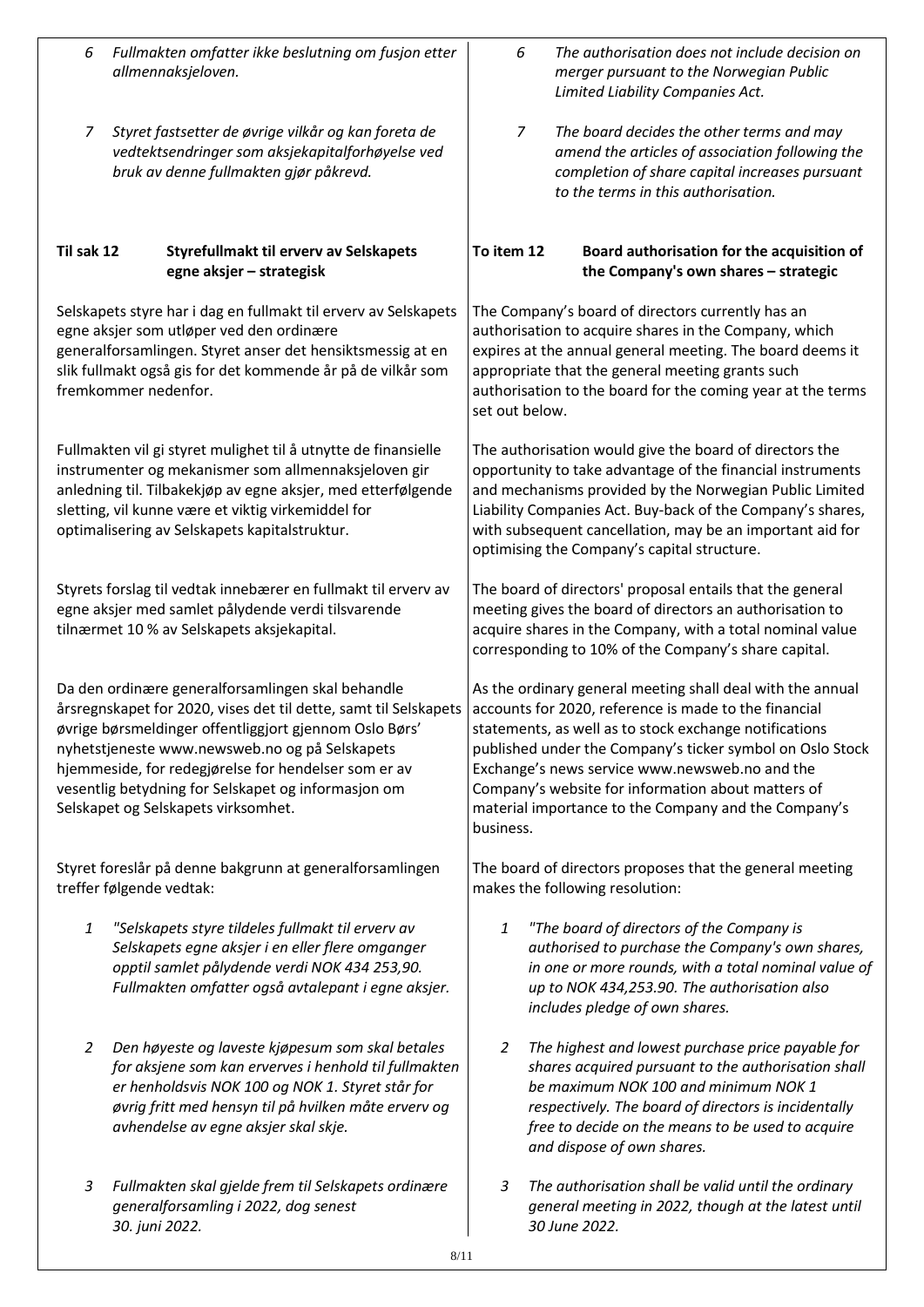*4 Aksjer ervervet i henhold til fullmakten skal enten slettes ved kapitalnedsettelse i Selskapet eller benyttes som vederlagsaksjer i forbindelse med erverv av virksomheter."*

#### **Til sak 13 Styrefullmakt til kapitalforhøyelse incentivordninger**

Selskapet har etablert et insentivprogram for ledende ansatte hvor den ansatte på enkelte vilkår vil ha rett til å få motta aksjer i Selskapet. For å kunne sikre levering av aksjer under insentivprogram foreslår styret en fullmakt til å forhøye aksjekapitalen ved utstedelse av nye aksjer.

Fullmakten er begrenset til å kunne benyttes i forbindelse med incentivordninger. Styrets forslag innebærer en fullmakt til å utstede et antall nye aksjer som medfører en forhøyelse av dagens aksjekapital på opptil 4%.

Da den ordinære generalforsamlingen skal behandle årsregnskapet for 2020, vises det til dette, samt til Selskapets øvrige børsmeldinger offentliggjort gjennom Oslo Børs' nyhetstjeneste www.newsweb.no og på Selskapets hjemmeside, for redegjørelse for hendelser som er av vesentlig betydning for Selskapet og informasjon om Selskapet og Selskapets virksomhet.

Styret foreslår at generalforsamlingen treffer følgende vedtak:

*"Selskapets styre tildeles fullmakt til aksjekapitalforhøyelse i henhold til allmennaksjeloven § 10-14 på følgende vilkår:*

- *1 Aksjekapitalen skal i en eller flere omganger i alt kunne forhøyes med inntil NOK 173 701,50.*
- *2 Fullmakten skal gjelde til ordinær generalforsamling i 2022, dog senest til 30. juni 2022.*
- *3 Fullmakten kan benyttes i forbindelse med Selskapets incentivordninger.*
- *4 Aksjeeiernes fortrinnsrett etter allmennaksjeloven § 10-4 skal kunne fravikes.*
- *5 Fullmakten omfatter kapitalforhøyelse ved innskudd i andre eiendeler enn penger og rett til å pådra Selskapet særlig plikter i henhold til allmennaksjeloven § 10-2.*

*4 Shares acquires pursuant to this authorisation shall either be deleted in connection with a later reduction of the registered share capital, or as consideration shares with regards to acquisition of businesses."*

### **To item 13 Board authorisation to increase the share capital – incentive schemes**

The Company has established an incentive scheme for senior management where the management on certain terms will have a right to receive shares in the Company. To ensure such delivery of shares under incentive schemes, the board proposes an authorisation to increase the share capital by issuance of new shares.

The authorisation is limited to be used in connection with incentive schemes. The board's proposal implies an authorisation to issue a number of new shares equal to an increase of the current share capital of up to 4%.

As the ordinary general meeting shall deal with the annual accounts for 2020, reference is made to the financial statements, as well as to stock exchange notifications published under the Company's ticker symbol on Oslo Stock Exchange's news service www.newsweb.no and the Company's website for information about matters of material importance to the Company and the Company's business.

The board of directors proposes that the general meeting makes the following resolution:

*"The Company's board of directors is authorised to increase the share capital pursuant to the Norwegian Public Limited Liability Companies Act section 10-14, on the following conditions:*

- *1 The share capital may, in one or more rounds, be increased by a total of up to NOK 173,701.50.*
- *2 The authorisation shall be valid until the ordinary general meeting in 2022, but no later than 30 June 2022.*
- *3 The authorisation may be used for the Company's incentive schemes.*
- *4 The shareholders pre-emption for subscription of shares, pursuant to the Norwegian Public Limited Liability Companies Act section 10-4, may be set aside.*
- *5 The authorisation includes increase of the share capital against contribution in kind and the right to incur the Company special obligations pursuant to the Norwegian Public Limited Liability Companies Act section 10-2*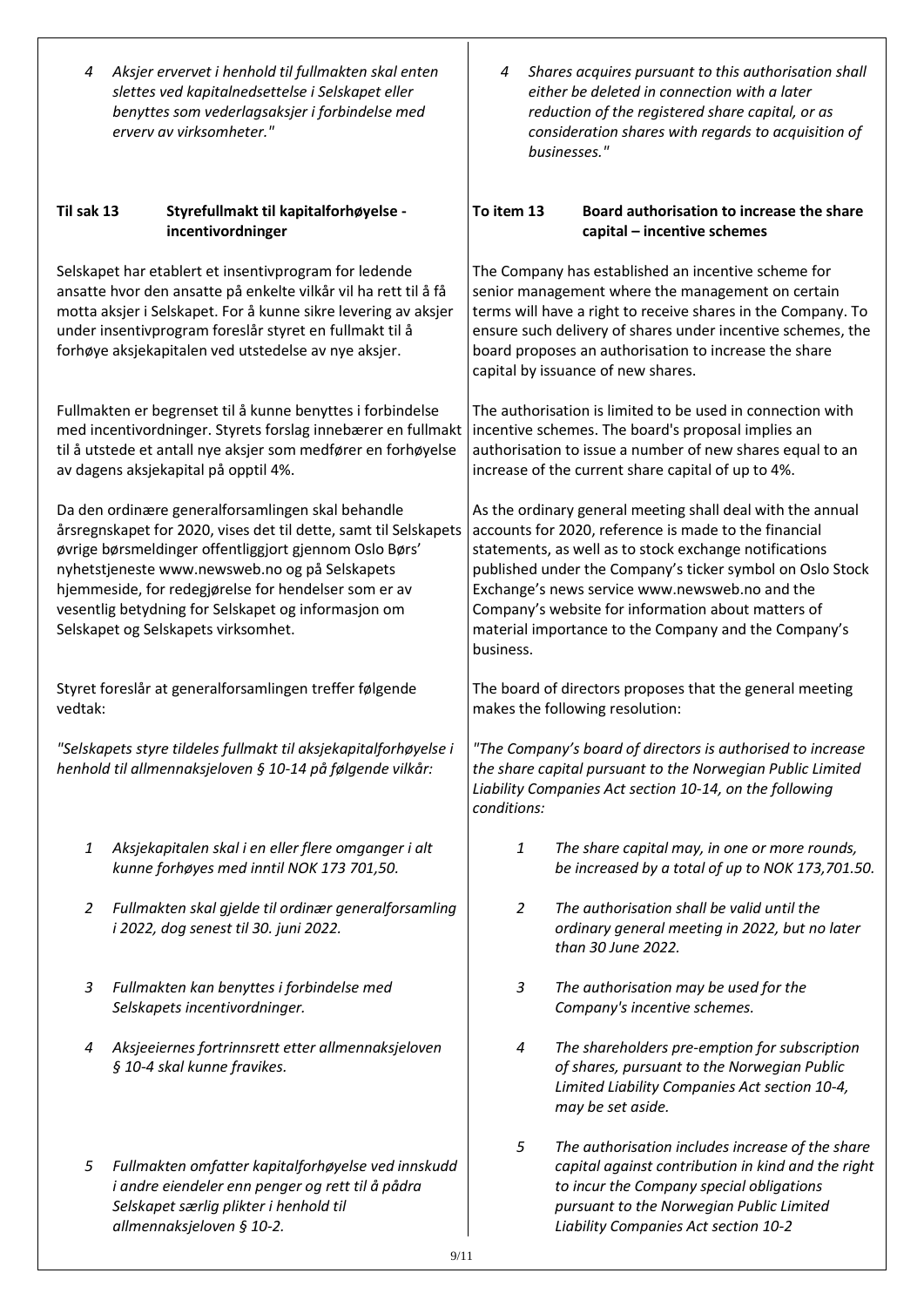- *6 Fullmakten omfatter ikke beslutning om fusjon etter allmennaksjeloven.*
- *7 Styret fastsetter de øvrige vilkår og kan foreta de vedtektsendringer som aksjekapitalforhøyelse ved bruk av denne fullmakten gjør påkrevd.*

## **Til sak 14 Styrefullmakt til erverv av Selskapets egne aksjer – incentivordninger**

Selskapet har etablert et insentivprogram for ledende ansatte hvor den ansatte på enkelte vilkår vil ha rett til å få motta aksjer i Selskapet. For å kunne sikre levering av aksjer under insentivprogram foreslår styret en fullmakt til erverv av Selskapets egne aksjer.

Fullmakten er begrenset til å kunne benyttes i forbindelse med incentivordninger. Styrets forslag innebærer en fullmakt til erverv av egne aksjer med samlet pålydende verdi tilsvarende opptil 4% av Selskapets aksjekapital.

Da den ordinære generalforsamlingen skal behandle årsregnskapet for 2020, vises det til dette, samt til Selskapets øvrige børsmeldinger offentliggjort gjennom Oslo Børs' nyhetstjeneste www.newsweb.no og på Selskapets hjemmeside, for redegjørelse for hendelser som er av vesentlig betydning for Selskapet og informasjon om Selskapet og Selskapets virksomhet.

Styret foreslår på denne bakgrunn at generalforsamlingen treffer følgende vedtak:

- *1 "Selskapets styre tildeles fullmakt til erverv av Selskapets egne aksjer i en eller flere omganger opptil samlet pålydende verdi NOK 173 701,50. Fullmakten omfatter også avtalepant i egne aksjer.*
- *2 Den høyeste og laveste kjøpesum som skal betales for aksjene som kan erverves i henhold til fullmakten er henholdsvis NOK 100 og NOK 1. Styret står for øvrig fritt med hensyn til på hvilken måte erverv og avhendelse av egne aksjer skal skje.*
- *3 Fullmakten skal gjelde frem til Selskapets ordinære generalforsamling i 2022, dog senest 30. juni 2022.*
- *4 Aksjer ervervet i henhold til fullmakten skal enten slettes ved kapitalnedsettelse i Selskapet eller*
- *6 The authorisation does not include decision on merger pursuant to the Norwegian Public Limited Liability Companies Act.*
- *7 The board decides the other terms and may amend the articles of association following the completion of share capital increases pursuant to the terms in this authorisation.*

# **To item 14 Board authorisation for the acquisition of the Company's own shares – incentive schemes**

The Company has established an incentive scheme for senior management where the management on certain terms will have a right to receive shares in the Company. To ensure such delivery of shares under incentive schemes, the board proposes an authorisation to acquire shares in the Company.

The authorisation is limited to be used in connection with incentive schemes. The board's proposal implies an authorisation to acquire shares in the Company with a total nominal value corresponding to 4% of the Company's share capital.

As the ordinary general meeting shall deal with the annual accounts for 2020, reference is made to the financial statements, as well as to stock exchange notifications published under the Company's ticker symbol on Oslo Stock Exchange's news service www.newsweb.no and the Company's website for information about matters of material importance to the Company and the Company's business.

The board of directors proposes that the general meeting makes the following resolution:

- *1 "The board of directors of the Company is authorised to purchase the Company's own shares, in one or more rounds, with a total nominal value of up to NOK 173,701.50. The authorisation also includes pledge of own shares.*
- *2 The highest and lowest purchase price payable for shares acquired pursuant to the authorisation shall be maximum NOK 100 and minimum NOK 1 respectively. The board of directors is incidentally free to decide on the means to be used to acquire and dispose of own shares.*
- *3 The authorisation shall be valid until the ordinary general meeting in 2022, though at the latest until 30 June 2022.*
- *4 Shares acquires pursuant to this authorisation shall either be deleted in connection with a later*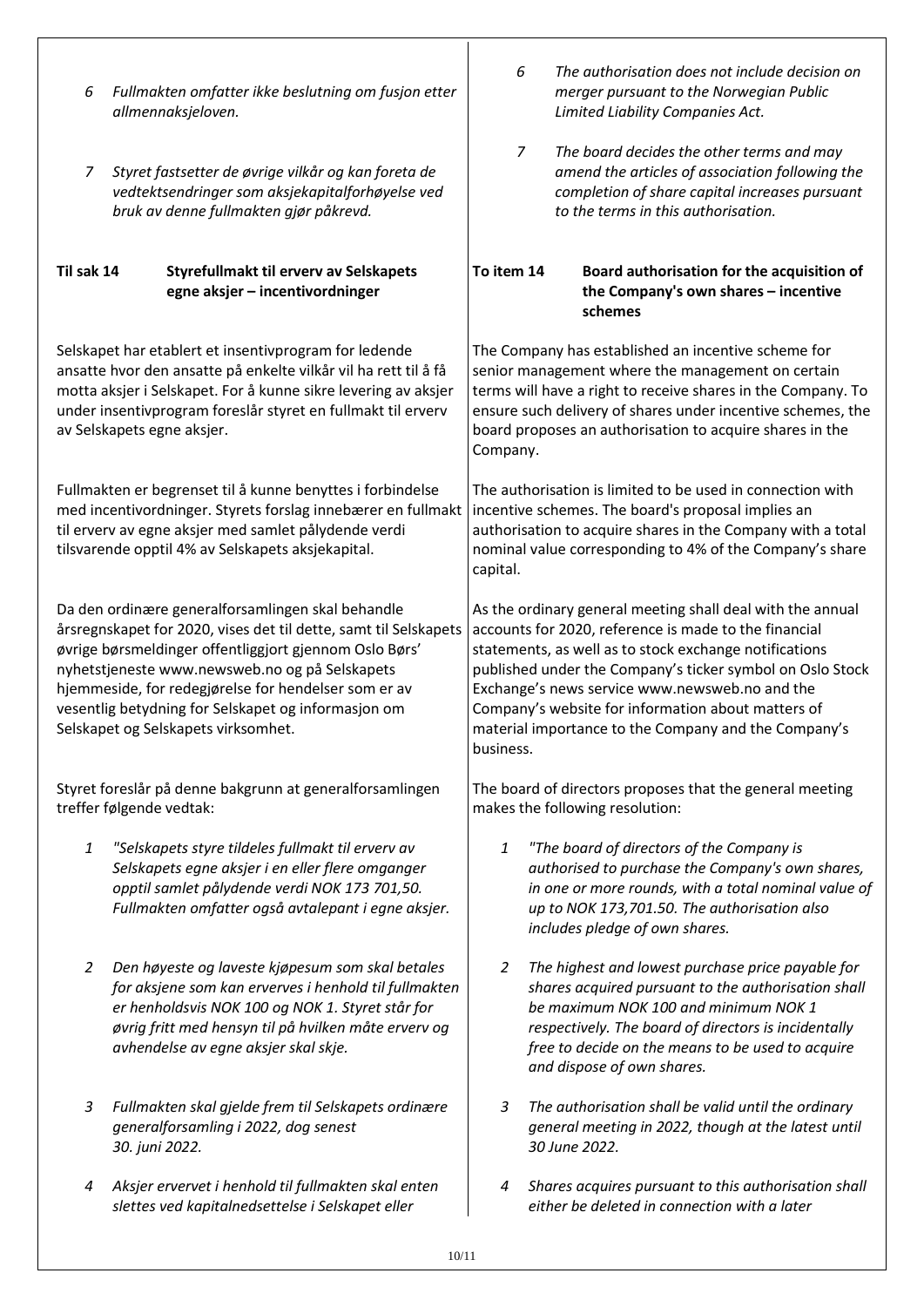*benyttes i forbindelse med Selskapets incentivordninger."*

\* \* \*

Ingen andre saker foreligger til behandling.

*reduction of the registered share capital, or for the Company's incentive schemes."*

\* \* \*

No other matters are on the agenda.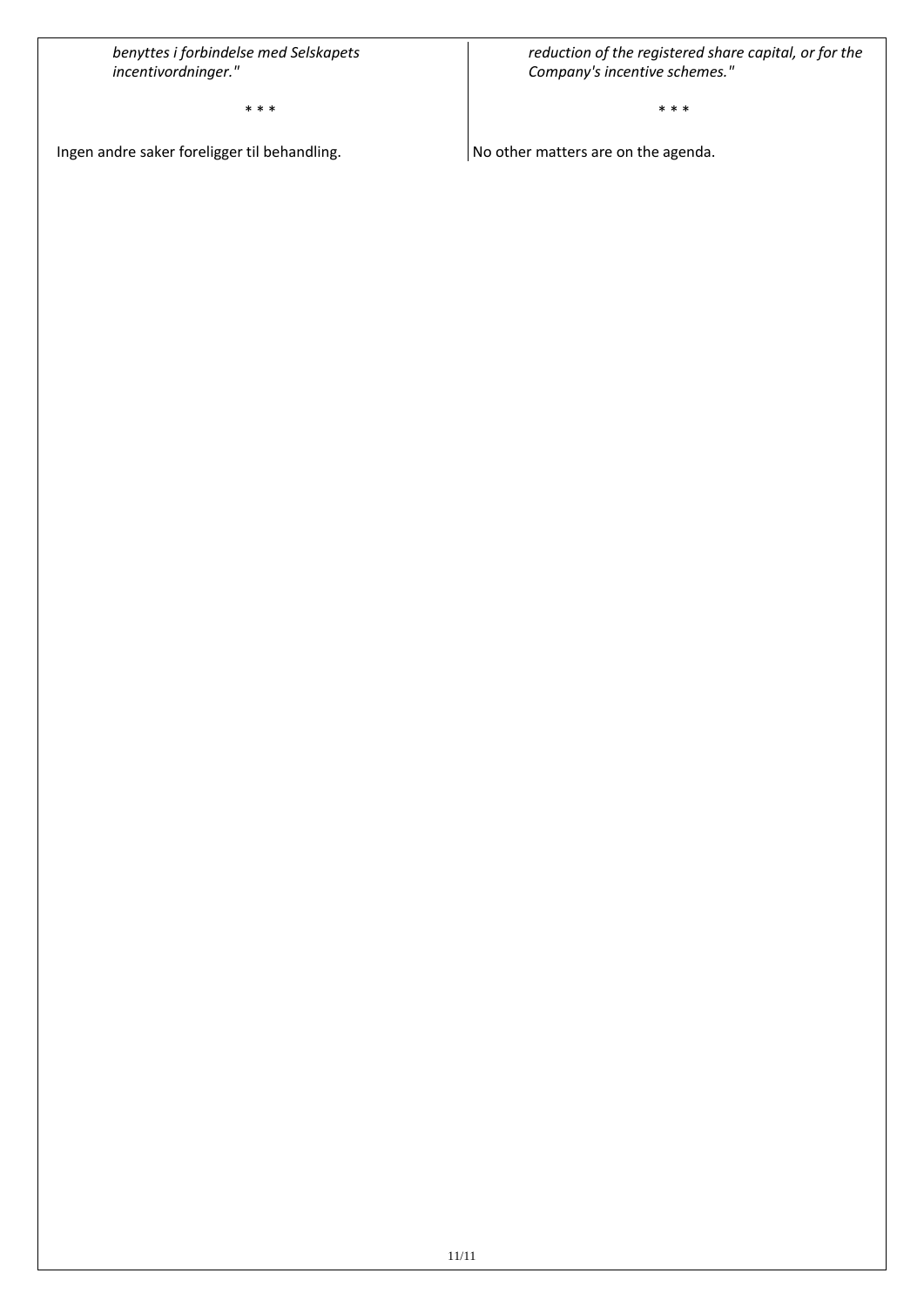

**Ref no: PIN code:**

#### **Notice of Annaul General Meeting**

**Ref no: PIN code:**

Meeting in Infront ASA will be held on 17 June 2021 at 13:00 CEST. Address: Advokatfirmaet Selmer's pemises in Tjuvholmen allé 1, Oslo, Norway

**Due to restrictions caused by COVID-19, it is necessary to restrict the total number of shareholders attending in person at the general meeting as much as possible. Therefore, the board encourages all shareholders to exercise their shareholder rights without attending in person through advance voting or by providing a proxy to the chairman of the board of directors or the person he authorizes. Shareholders may be present at the general meeting through webcast. Registration link for access will be published at the Company's website. Shareholders will not be able to exercise their shareholder rights, including casting votes or to ask questions, through the webcast.** 

**Record Date (Share register): 10 June 2021** 

**Registration Deadline according to the articles of association: 14 June 2021** 

**The company accepts votes in advance for this Meeting. Registration Deadline for advance votes: 14 June 2021 at 16:00 CEST. Advance votes may only be executed electronically, through the Company's website www.infrontfinance.com or via VPS Investor Services.**

#### **Notice of attendance**

The Undersigned will attend the Annual General Meeting on the 17 June 2021 and cast votes for:

own shares.

#### **Notice of attendance should be registered electronically through the Company's website www.infrontfinance.com or via VPS Investor Services.**

To access the electronic system for notification of attendance through the Company's website, the above mentioned reference number and PIN code must be stated. Shareholders who have chosen electronical communication will not receive PIN and reference numbers, and can only give notice through VPS Investor services.

Notice of attendance may also be sent by E-mail to [genf@dnb.no,](mailto:genf@dnb.no) or by regular Mail to DNB Bank ASA, Registrars Department, P.O.Box 1600 Centrum, 0021 Oslo, Norway. The notice of attendance must be received no later than **14 June 2021 at 16:00 CEST**.

If the shareholder is a Company, please state the name of the individual who will be representing the Company:

| Place | Date                                                                                                           | Shareholder's signature                                              |
|-------|----------------------------------------------------------------------------------------------------------------|----------------------------------------------------------------------|
|       | . Dans an an aithe santan a tha air an air an a-chan air an a-chan air an a-chan air an a-chan air an a-chan a | $\sim$ $\sim$ $\sim$<br>.<br>$\overline{\phantom{a}}$<br>.<br>$\sim$ |

**Proxy without voting instructions** for Annual General Meeting of Infront ASA *If you are unable to attend the meeting, you may grant proxy to another individual.* 

**Proxy should be submitted electronically through the Company's website www.infrontfinance.com or via VPS Investor Services.** To access the electronic system for granting proxy through the Company's website, the above mentioned reference number and PIN code must be stated. Shareholders who have elected electronical communication will not receive PIN and reference numbers, and can only give proxy via VPS Investor services. Proxy may also be sent by E-mail to [genf@dnb.no](mailto:genf@dnb.no) (scanned form) or by regular Mail to DNB Bank ASA, Registrars' Department, P.O.Box 1600 Centrum, 0021 Oslo, Norway.

If you send the proxy without naming the proxy holder, the proxy will be given to the Chair of the Board of Directors or an individual authorised by him or her.

This proxy must be received no later than **14 June 2021 at 16:00 CEST**.

The undersigned:

hereby grants (tick one of the two)

 $\Box$  the Chair of the Board of Directors (or a person authorised by him or her), or

\_\_\_\_\_\_\_\_\_\_\_\_\_\_\_\_\_\_\_\_\_\_\_\_\_\_\_\_\_\_\_\_\_\_\_\_\_\_\_\_\_\_\_\_\_

(Name of proxy holder in capital letters)

proxy to attend and vote for my/our shares at the Annual General Meeting of Infront ASA on 17 June 2021.

Neither the company nor the chairperson of the board (or whoever the chairperson of the board authorises) can be held responsible for any loss resulting from the proxy form not being received by the proxy in time. The company and the chairperson of the board (or whoever the chairperson of the board authorises) are not responsible for ensuring that votes will be cast in accordance with the proxy form and have no responsibility in connection with cast of votes pursuant to the proxy form.

With regards to your right to attend and vote, reference is made to the Norwegian Public Limited Liability Companies Act, in particular Chapter 5. If the shareholder is a Company, the Company's Certificate of Registration must be attached to the proxy.